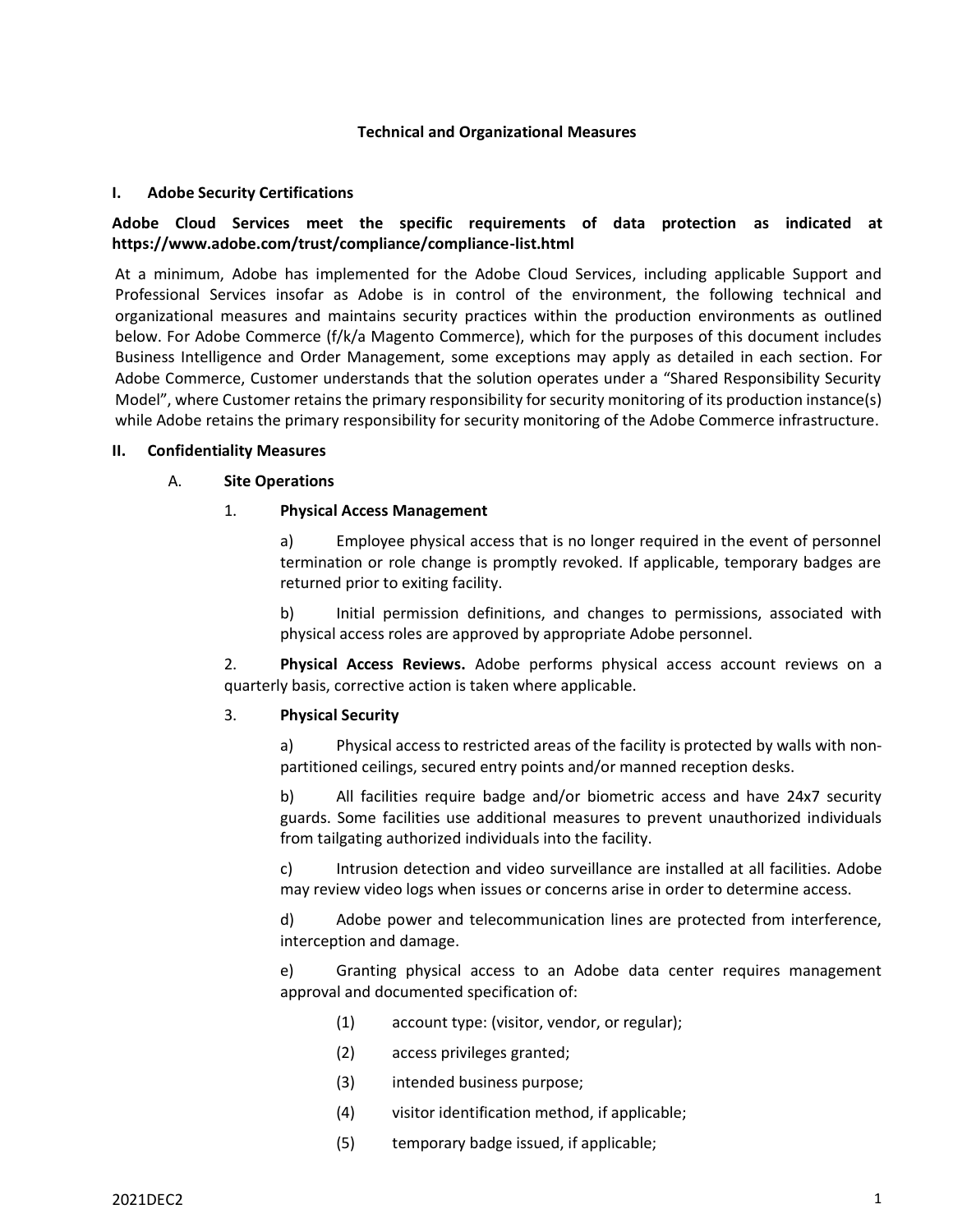- (6) access start date; and,
- (7) access duration.

f) Visitors to a facility where allowed are required to be escorted at all times and are not allowed in caged areas.

g) Visitor Access Logs are retained for up to 12 months in accordance with Adobe's documentation retention policy.

#### B. **Identity and Access Management of Adobe Personnel**

#### 1. **Logical Access**

a) Logical access provisioning to information systems requires approval from appropriate personnel.

b) Logical access that is no longer required in the event of a termination is documented, communicated to management, and revoked.

c) Adobe performs account and access reviews on a quarterly basis, and corrective action is taken where applicable.

# 2. **Authentication**

a) By policy, Adobe creates unique identifiers for user accounts and prevents the reuse of identifiers. Account Login parameters follow these rules:

- (1) Accounts are not shared;
- (2) Inactive sessions are password protected after 15 minutes; and,

(3) All services classified as confidential and restricted require multifactor authentication. Multifactor authentication must be used for access to environments that host production systems or systems and applications containing restricted or confidential data.

b) Adobe devices are enrolled with Zen platform. Zen is a platform that uses multifactor authentication plus device and security posture during authentication. For more information on Zen, see the Adobe white paper available here: https://www.adobe.com/content/dam/cc/en/security/pdfs/Adobe-ZEN-WP.pdf

(1) Zen access proxy is encrypted with Transport Layer Security (TLS)

(2) Users are only required to change their passwords upon compromise indicator.

(3) Privileged or high risk accounts require 90 day password rotation.

c) User and device authentication to information systems is protected by passwords that meet Adobe's password complexity requirements. Strong password configurations adhere to the following rules:

(1) Must be at least sixteen (16) characters in length;

(2) May contain multiple words from the dictionary but the entirety of the password cannot be one word from the dictionary;

(3) Must not contain the first, last, or full name of the user or contain the users username;

(4) Must not contain all or part (three or more consecutive characters) of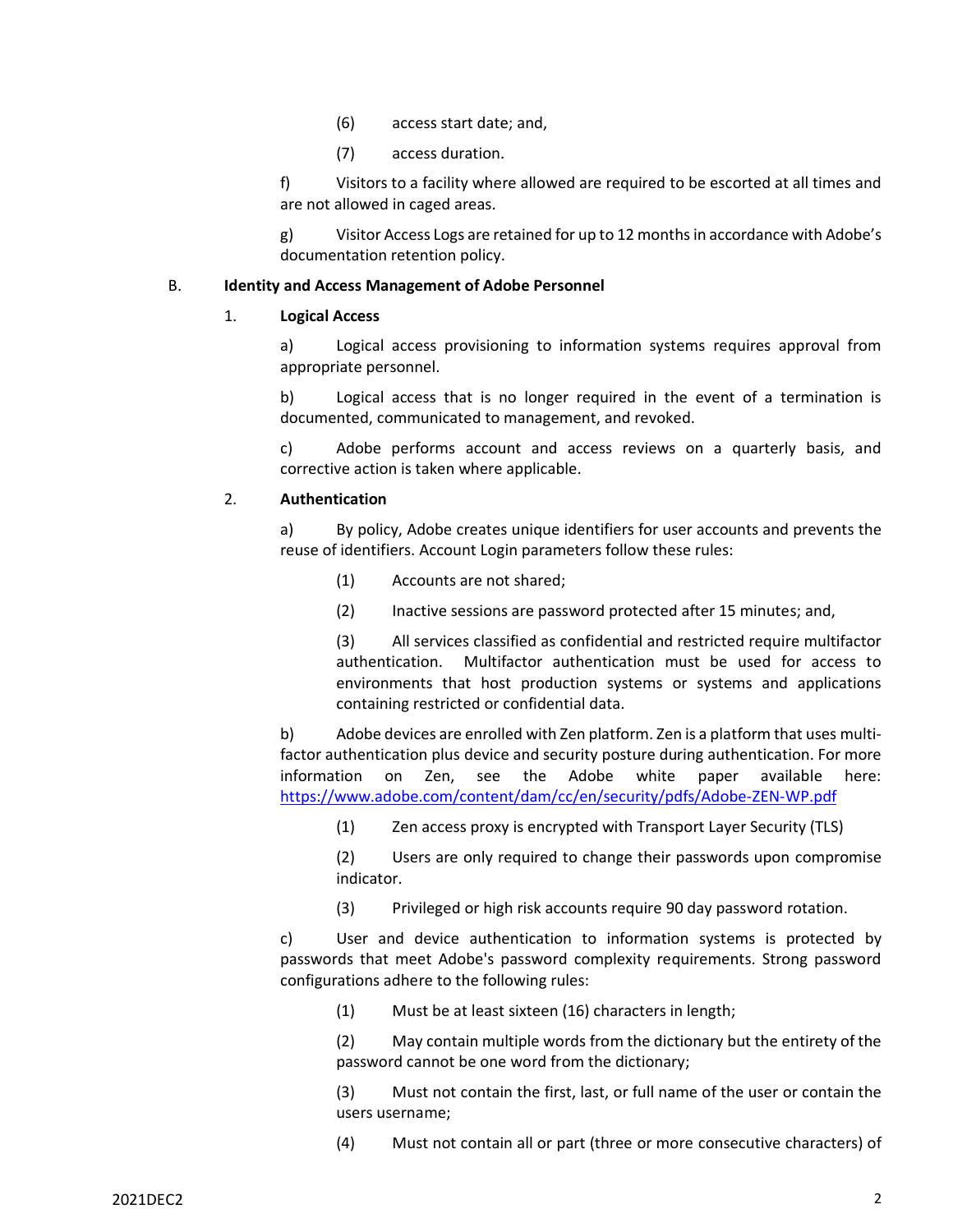the login ID; and,

(5) Must not contain Adobe in the password.

d) Remote connections to the corporate network are accessed via VPN through managed gateways or require a managed device enrolled in the Zen platform, and would still require multifactor authentication. However, many of the services Adobe employees' access are SaaS-based so they are not hosted on the Adobe network and therefore don't require VPN or Zen to access.

# 3. **Role Based Access Control**

a) Initial permission definitions, and changes to permissions associated with logical access roles are approved by appropriate personnel.

b) Access that allows modification to source code is restricted to authorized personnel.

c) Role based and context based access to data is modeled on the concept of least privilege.

d) Adobe restricts the use of shared service account authentication credentials via the use of a shared secret solution. Authentication credentials for shared service accounts are reset every 90 days.

# 4. **Network Operations**

a) Adobe maintains a dedicated Network Operations Center (NOC), which is staffed 24/7 with at least 2 dedicated personnel.

b) Network traffic to and from untrusted networks passes through a policy enforcement point; firewall rules are established in accordance to identified security requirements and business justifications.

c) Adobe uses IDSs, firewalls, bastion hosts and Access DMZs as layers of security. Antivirus is running on all employee desktops and laptops and all email traffic is scanned for malware. Additionally, real time antivirus scanning is enabled.

d) Production environments are logically segregated from non‐production environments.

# 5. **Key Management**

a) Access to the cryptographic keystores is limited to authorized personnel.

# 6. **Preservation and Review of Security Logs**

a) Adobe shall keep logs used in connection with its security procedures for the protection of Personal Data related to the applicable product operations in a secure location. Adobe shall retain logs within the SIEM, or log aggregation service, for a minimum period of one year, with 90 days of data immediately available for analysis.

b) Security event logs are reviewed in accordance with the event context and severity, some of which require daily review.

# C. **Employee Management**

# 1. **Background Checks and Non-Disclosure Agreements**

a) Adobe obtains pre-hire background check reports for employment purposes. The specific nature and scope of the report that Adobe typically seeks may include (as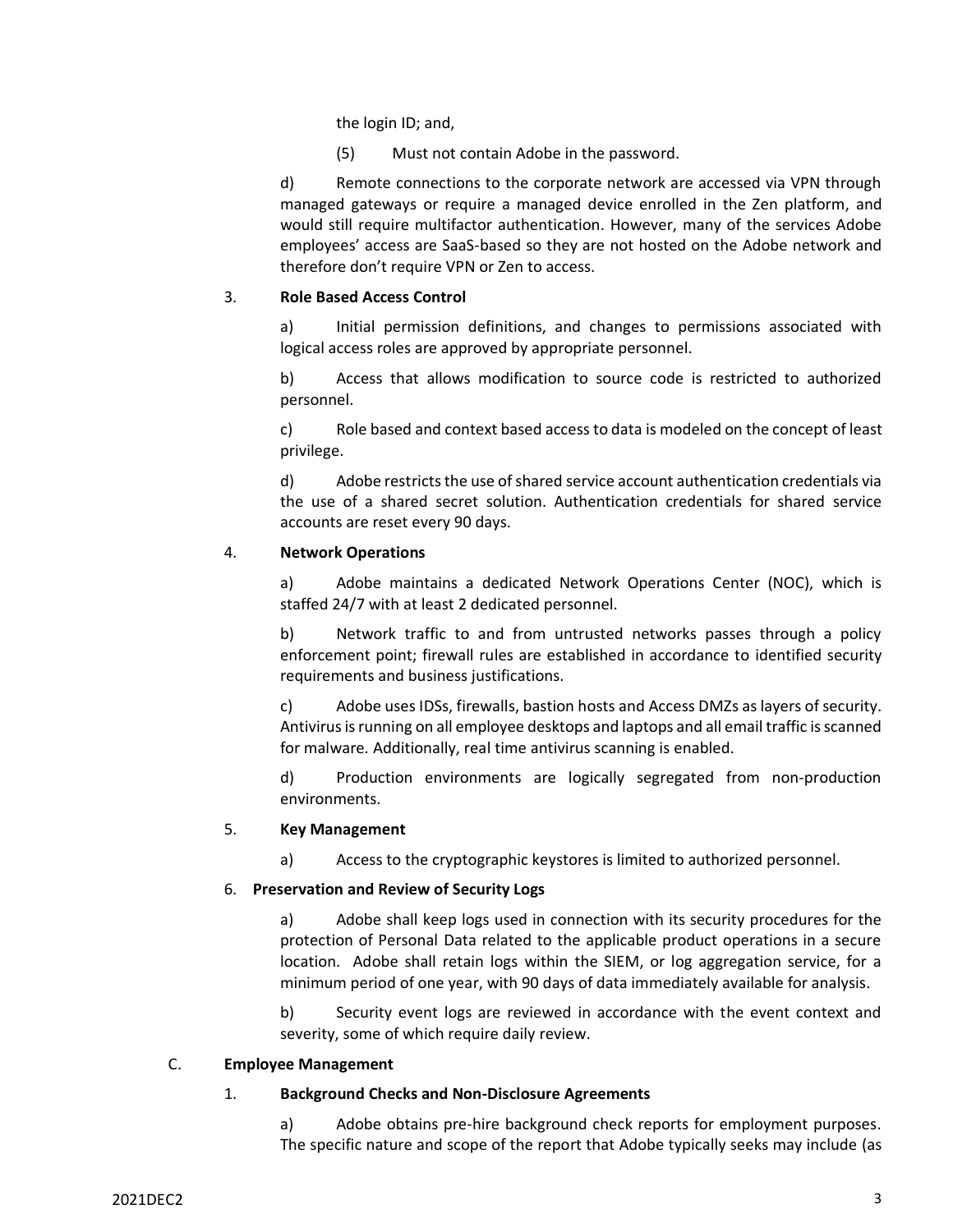permitted by applicable law):

- (1) Educational background;
- (2) Work history;
- (3) Court records (including criminal conviction records); and,
- (4) References obtained from professional and personal associates.
- b) Adobe hires employees based on a documented job description.

c) Employees are required to sign a Non-Disclosure Agreement upon employment. Adobe employees including contractors are required to sign an agreement that they will protect confidential information.

# 2. **Training and Awareness**

a) Adobe personnel (including contract workers) complete security awareness training, which includes annual updates about relevant policies, standards, and new or modified attack vectors and how to report security events to the appropriate response team. Records of annual training completion are documented and retained for tracking purposes. Any Adobe vendors with network access are required to complete their own equivalent security awareness training.

b) Annually, Adobe fulltime and temporary employees and interns complete a code of business conduct training. Anyone who is found to violate the Code of Business Conduct or other Adobe policies may be subject to disciplinary action including termination of employment or contract.

c) Adobe personnel (including contract workers) may only access Customer Data while performing Support Services and Professional Services through Adobe's Cloud Services and are prohibited from making copies of any Customer Data outside Adobe's Cloud Services.

# **III. Integrity, availability and Resilience of Processing Systems**

# A. **Information Systems and Technology Management**

# 1. **Production Configuration Management**

a) Adobe ensures security hardening and baseline configuration standards have been established according to industry standards defined by the Center for Internet Security (CIS) and are reviewed and updated periodically.

b) Adobe uses mechanisms to detect deviations from baseline configurations on production environments.

c) Installation of software or programs in the production environment requires approval by appropriate personnel.

# 2. **Change Management**

a) Change scope, change type, and roles and responsibilities are pre‐established and documented in a change control workflow. Notification and approval requirements are also pre‐established based on risk associated with change scope and type. Change management uses an automated ticketing system.

b) Based on risk, prior to introducing changes into the production environment, approval from appropriate personnel is required based on the following: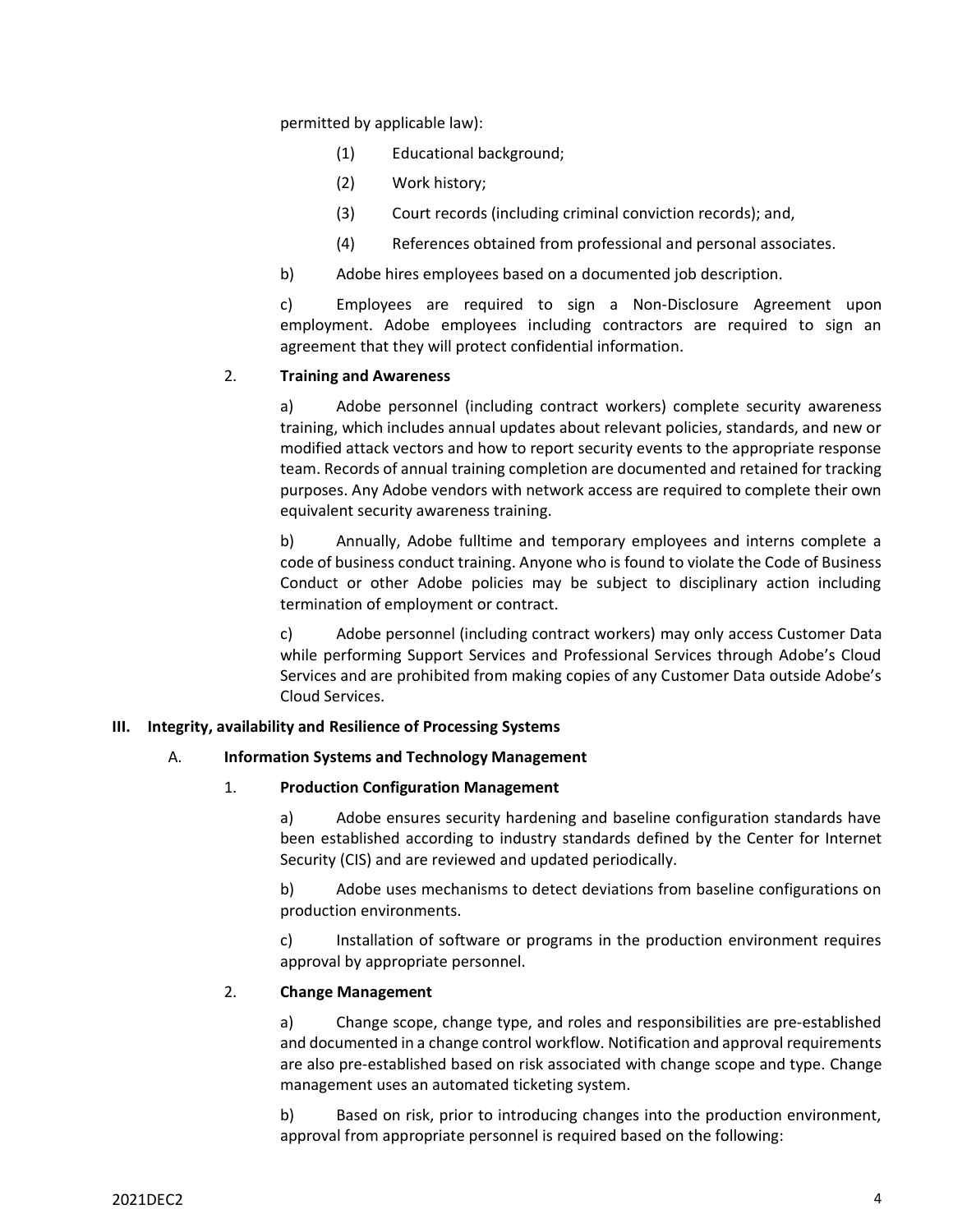- (1) Change description is documented;
- (2) Impact of change;
- (3) Test results are documented; and,
- (4) Back‐out procedures are defined.

c) Changes to the production environment are implemented by authorized personnel only.

#### 3. **Data Transfer**

a) Adobe deploys dedicated network connections from its corporate offices to Adobe data center facilities in order to enable secure management of the servers.

b) All management communications to the servers occur over encrypted tunnels and sessions. Some examples are: Secure Shell (SSH), Transport Layer Security (TLS); Internet Protocol Security (IPSec) or Virtual Private Network (VPN) channels. Remote access for VPN always requires multifactor authentication.

c) Unless the connection originates from a list of trusted IP addresses, Adobe does not allow management access from the internet.

d) Administrative data is encrypted in transit across the internet via TLS 1.2 or greater over HTTPS between the Customer and the user interface.

(1) Through Customer's enablement of TLS over HTTPS, where available, Customer may transmit data collected by the Distributed Code through the use of strong encryption.

(2) Emails initiated by Customer through the use of Adobe Sign Services, Adobe Campaign, and Adobe Marketo Engage utilize opportunistic TLS.

(3) In the event Customer transmits data to Adobe through any other means including but not limited to email or FTP, Customer acknowledges that such data will not be encrypted.

#### 4. **Security Governance**

a) Corporate Documents. Adobe's key business functions and information security capabilities are supported by documented procedures that are communicated to authorized personnel.

b) Information Security Management. Adobe has an established governance framework that supports relevant aspects of information security with policies and standards.

c) Security Leadership & Roles. Roles and responsibilities for the governance of Information Security within Adobe are formally documented and communicated by Management.

#### 5. **Cloud Services Systems Monitoring**

a) Critical Information System Logs

(1) Adobe utilizes a centralized SIEM solution to aggregate and correlate logged events.

(2) In order to protect against unauthorized access and modification, Adobe captures network logs, operating system logs, application logs and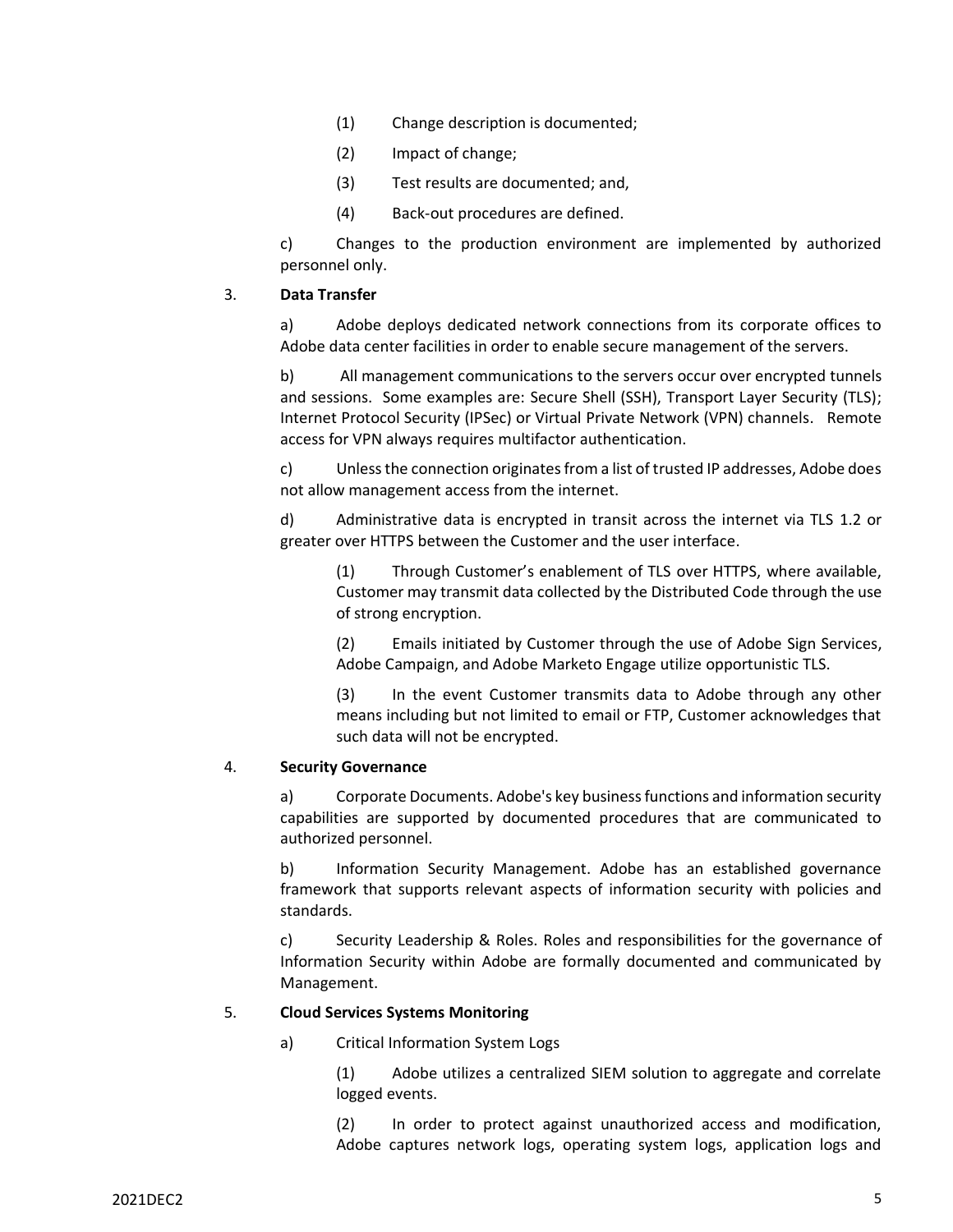security events.

(3) Application user activity is logged by the application, however for Adobe Commerce, Customer retains sole responsibility for monitoring.

b) Security Monitoring and Evaluation

(1) Adobe defines security monitoring alert criteria, how alert criteria will be flagged, and identifies authorized personnel for flagged system alerts.

(2) Adobe defines availability monitoring alert criteria, how alert criteria will be flagged, and identifies authorized personnel for flagged system alerts. Customers can monitor a product's availability at: https://status.adobe.com.

c) System Design Documentation

(1) Documentation of system boundaries and key aspects of their functionality are published to authorized Adobe personnel.

(2) Adobe publishes public‐facing whitepapers that describe the purpose, design, and boundaries of the system and system components which are available here: [https://www.adobe.com/security/resources.html.](https://www.adobe.com/security/resources.html)

#### B. **Service & Product Lifecycle**

1. Source Code. Source code is checked for vulnerabilities prior to being released into production. For high risk services and products, manual security testing, and, where appropriate, manual and automated code review, is required to be performed for significant changes to ensure detection and prevention of common security issues.

2. Major software releases are subject to the Service Life Cycle, which requires acceptance via Concept Accept and Project Plan Commit phases prior to implementation.

# C. **Vulnerability Management**

1. Information Systems and Technology

a) For customer-facing products as defined in Adobe's Current List of Certifications, Standards, and Regulations listed at [https://www.adobe.com/content/dam/acom/en/security/pdfs/MasterComplianceList](https://www.adobe.com/content/dam/acom/en/security/pdfs/MasterComplianceList.pdf) [.pdf](https://www.adobe.com/content/dam/acom/en/security/pdfs/MasterComplianceList.pdf) , at least annually, Adobe will engage with a third party to perform application penetration testing, assign risk ratings to discovered vulnerabilities, and track vulnerabilities through resolution. At least annually, Adobe will also perform network penetration testing for all critical services defined in the above list. Network testing may be performed by Adobe's internal security teams.

b) The objective of penetration testing is to find security vulnerabilities following industry standards and best practices (such as those listed in the Open Web Application Security Project current ten most common web applicable security risks).

c) Upon receipt of the deliverable provided by a third party, Adobe will document these vulnerabilities, evaluate them in accordance with its internal processes as well as recommendations by the third party, and then create a mitigation strategy or remediation plan.

d) A remediation report which provides an overview of the testing methodologies, findings and remediations is either available on<https://www.adobe.com/trust.html> or can be requested from an Adobe sales representative.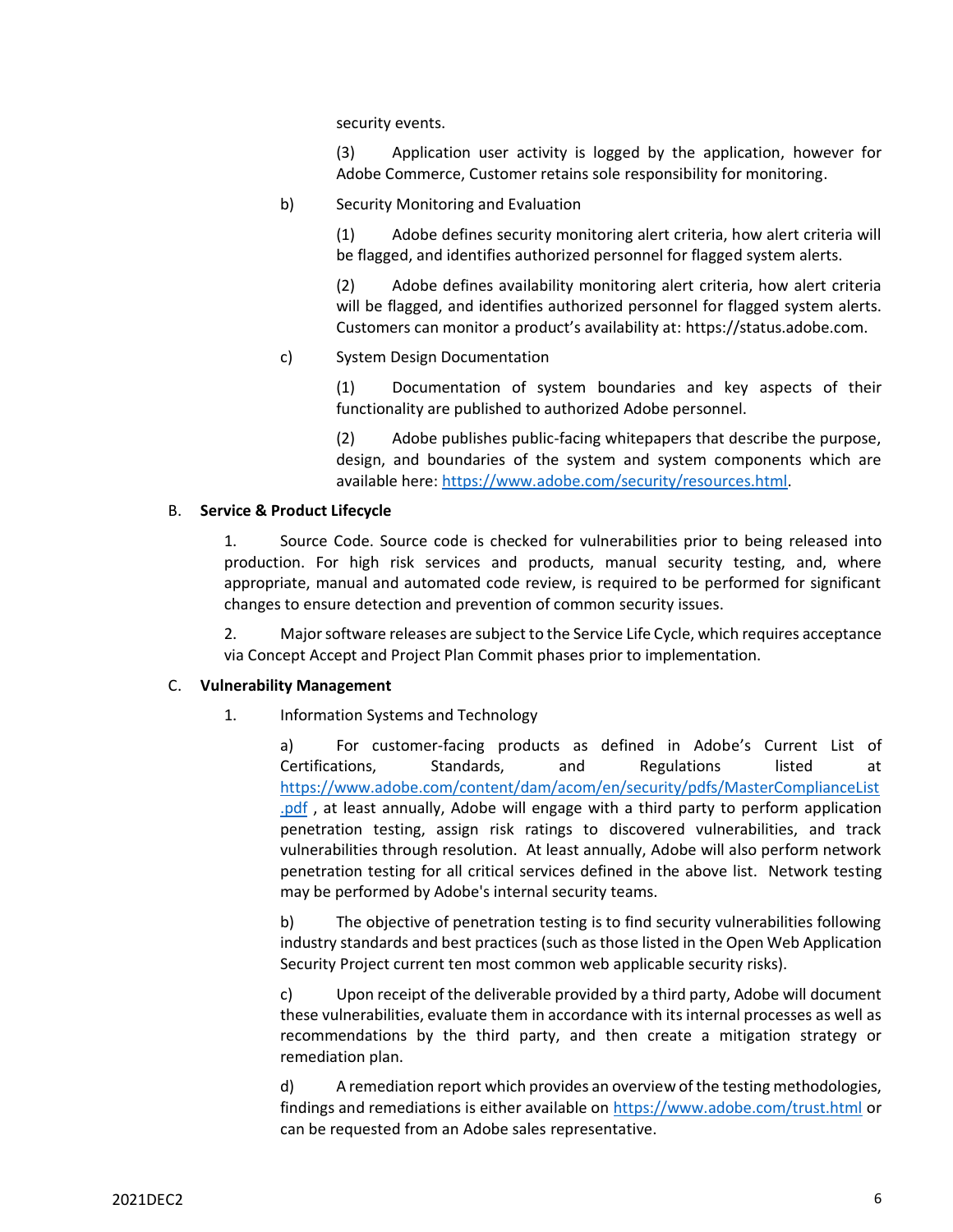2. If applicable, Adobe has managed enterprise antivirus deployments and ensures the following:

- a) Signature definitions are updated daily;
- b) Full scans are performed weekly and real-time scans are enabled; and,
- c) Alerts are reviewed and resolved by appropriate personnel.

3. Vulnerability Scans. External and internal vulnerability scans are performed at least quarterly. Internal scans are also performed after major changes.

4. Vulnerability Reviews. Adobe reviews reasonable customer vulnerability‐related inquiries for advisement only.

5. Patch Management. Except for the Adobe Commerce code, Adobe installs security‐ relevant patches, including software or firmware updates in accordance with Adobe's patch management standard.

a) For Adobe Commerce patch management, Adobe releases patches to the Adobe Commerce core code as needed. Customer is solely responsible for installing and applying patches and updates to the Adobe Commerce application code.

#### **IV. Measures for prompt recoverability and access to Customer Data**

A. **Incident Response.** Adobe has implemented a comprehensive incident response program that includes at least the measures below and as described at the [Adobe Trust Center website.](https://www.adobe.com/security/incident-response.html)

1. Adobe defines the types of incidents that need to be managed, tracked, and reported. Such management includes the following:

- a) Procedures for the identification and management of incidents;
- b) Procedures for the resolution of confirmed incidents;
- c) Key incident response systems;
- d) Incident coordination and communication strategy;
- e) Contact method for internal parties to report potential incidents;
- f) Support team contact information;
- g) Notification to relevant Adobe management in the event of a security breach;
- h) Provisions for updating and communicating the plan;
- i) Provisions for training of support team;
- j) Preservation of incident information; and,

k) Management review and approval (either annually or when major changes to internal organization occur).

2. Adobe responds to confirmed incidents and resolution is tracked with appropriate management channels. If applicable, Adobe coordinates the incident response with business contingency activities.

3. Adobe provides a contact method for external parties to report incidents here: [https://helpx.adobe.com/security/alertus.html.](https://helpx.adobe.com/security/alertus.html)

#### B. **Environmental security**

1. Temperature and humidity levels of data halls are monitored and maintained at